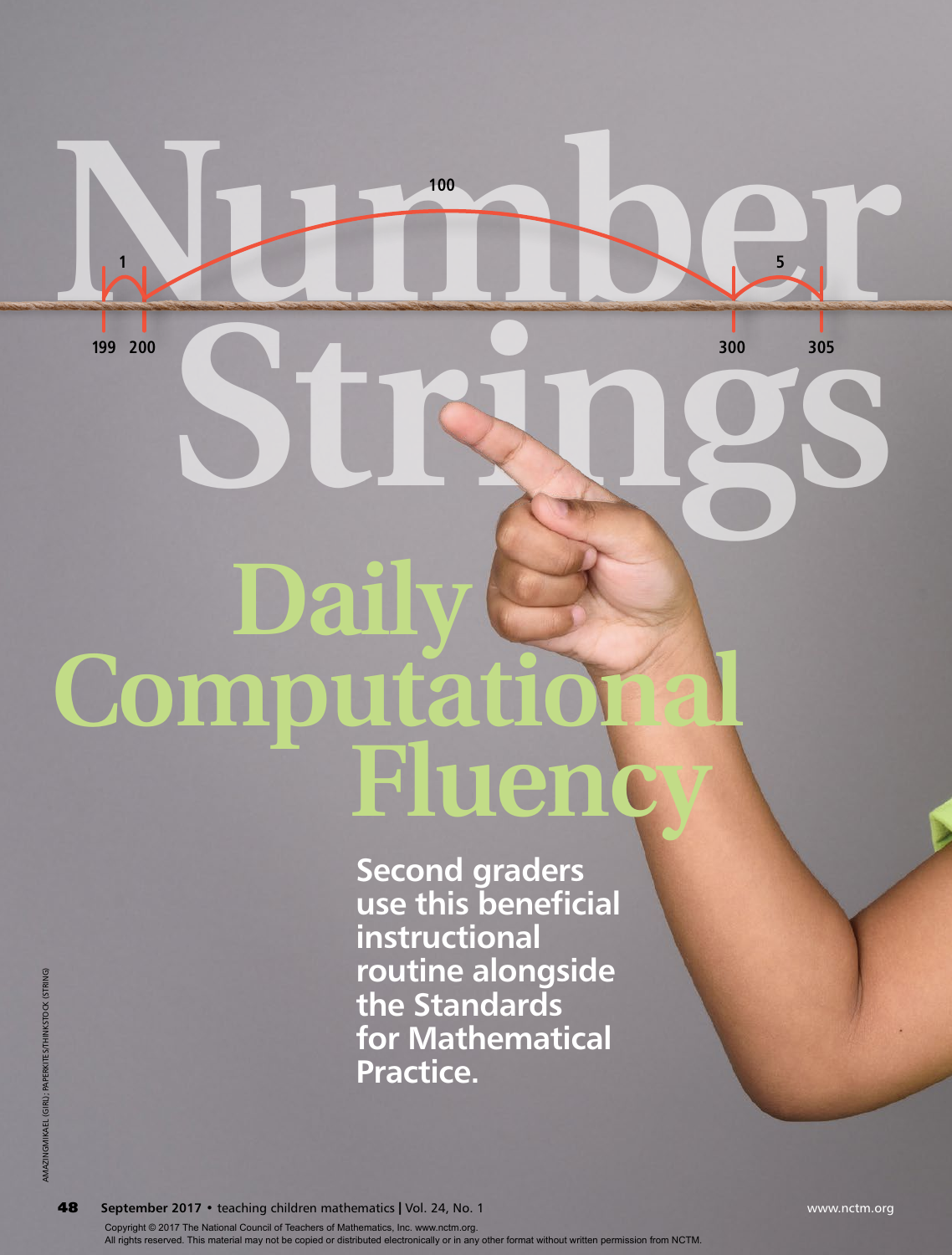#### Rachel Lambert, Kara Imm, and Dina A. Williams

Anumber string is a short (15–20-minute), daily routine<br>
in which a teacher presents a carefully designed<br>
sequence of problems one at a time for children<br>
to solve mentally. It is designed so that students<br>
develop a rang in which a teacher presents a carefully designed sequence of problems one at a time for children to solve mentally. It is designed so that students connections between strategies, and deepen understanding of such mathematical models as the number line. Number strings also provide opportunities for students to engage in mathematical discourse, both in describing their own strategies and connecting with the mathematical strategies of others. Students participating in number string routines are able to adopt new strategies, supported by mathematical discourse and teacher representation of student strategies (O'Loughlin 2007). Number strings support students in making connections between conceptual understanding and procedures (Callandro 2000).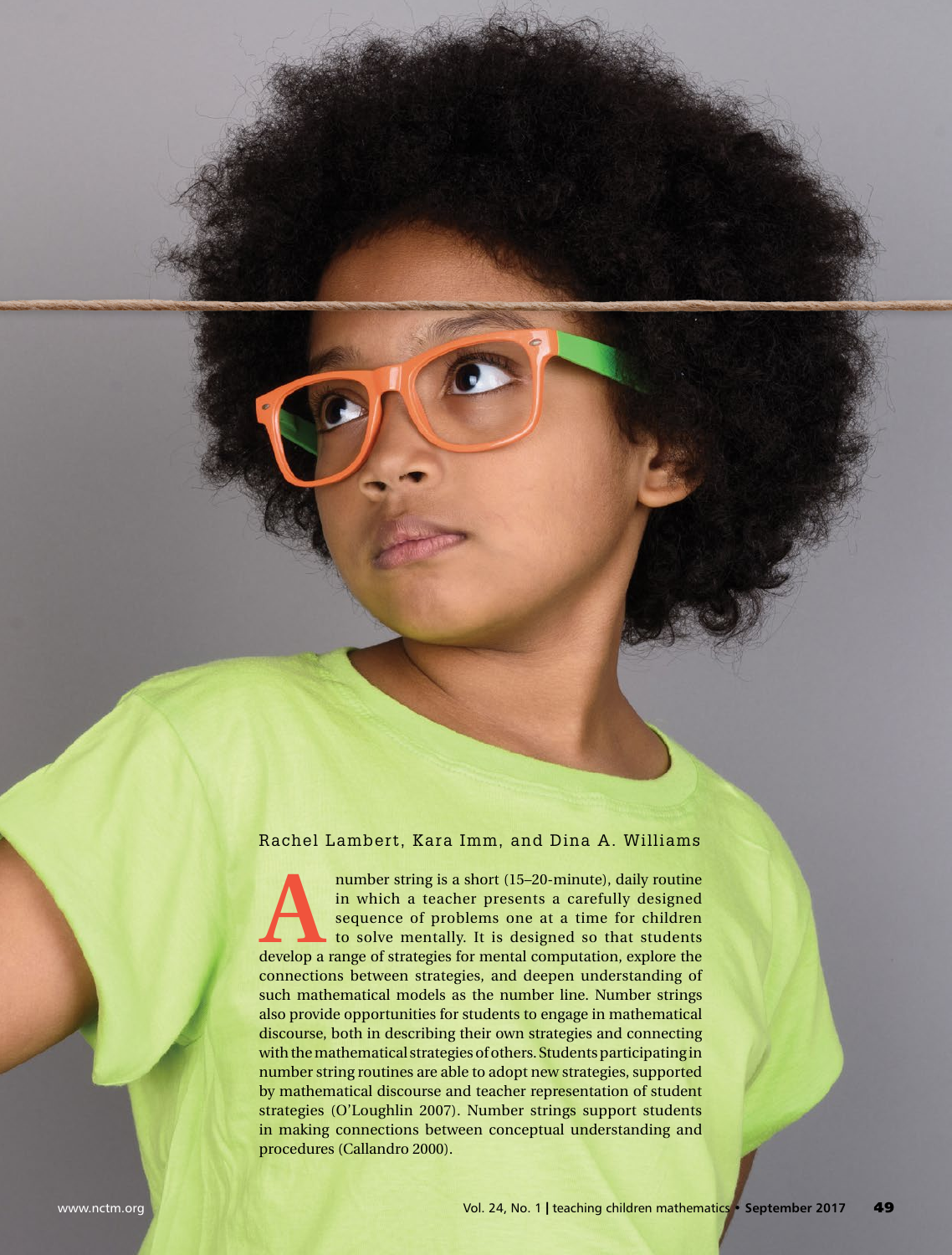To move from conceptual understanding to procedural fluency, students need specific skills and knowledge, which the Common Core State Standards for Mathematics (CCSSM) define. Along with content standards for each grade or course, the eight Standards for Mathematical Practice (SMP) (CCSSI 2010, pp. 6–8) describe the mathematical habits of mind that teachers should aim to promote in students. A robust mathematics classroom integrates both gradelevel content and mathematical practices. The daily routine of number strings is an effective instructional approach to address this "point of intersection" of mathematical knowledge and practice (Fosnot and Dolk 2002).

In this article, we illustrate how the practice of number strings—used regularly in a classroom community—can simultaneously support computational fluency and building conceptual understanding. Specifically, we will demonstrate how a lesson about multidigit addition (CCSSM 2NBT.B.5) can simultaneously serve as an invitation to look for and make use of structure (SMP 7) and engage in mathematical reasoning (SMP 2). We present the work of second-grade teacher and co-author Dina Williams and her students. Williams teaches in a school in which all students are African-American or Latino/a and almost all students are from low-income households. In addition, several students with disabilities are included in her class. An advocate of equity in mathematics, Williams aims to engage all her students in rigorous mathematics. She supports their engagement through classroom routines—in this case, daily number strings. Within this routine, she shifts mathematical authority from herself to her students, who begin to see themselves as innovators of mathematical strategies. She makes strategies explicit by naming them, which helps her students make sense of them and begin to use them. With the number string, her goal is to support her students to think flexibly and strategically about addition, with the support of the open number line as a model.

### **More on number strings**

The mathematical content of number strings ranges from early number to rational number to algebra (see **table 1** on **p. 53**). In a typical number string, students gather at the rug or

other meeting area, ready to engage in mental mathematics. After each problem is written horizontally on the board, the teacher offers significant wait time to allow students to develop a solution and strategy. A few students share strategies for each problem. Each time a new strategy or mathematical idea is shared, the teacher represents the strategy using a particular mathematical model, such as a rekenrek, an array, a ratio table, or an open number line. Although number strings are often designed to elicit particular strategies, teachers represent all student strategies (including incomplete or incorrect strategies), supporting students to think flexibly and to make sense of the relationships among strategies.

Number strings arose within realistic mathematics education (RME), a branch of mathematics education developed at the Freudenthal Institute in the Netherlands and now used internationally. RME proposes that students learn best through first engaging in problem solving in realizable (i.e., imaginable, believable) contexts, and then through strategic discussion in which students' thinking is represented by the teacher, using purposefully chosen models (Fosnot and Dolk 2002). After engaging in this process, students will be able to use models as tools for thinking as they solve mathematical problems. Number strings are integrated within RME curricula, such as Contexts for Learning Mathematics, and they can also be used as a daily routine to enhance any curriculum.

Number strings are closely related to number talks (Humphreys and Parker 2015). Both are daily routines that develop computational skills through student sharing of multiple strategies. Two primary features, however, distinguish them. First, a number talk tends to be a conversation about a single problem, with representations of a multitude of strategies. Number strings, as their name suggests, are always a sequence, or string, of related problems. Second, number talks may include such mathematical models as the open number line, but this is not an essential feature. In number strings, however, the use of particular mathematical models is central.

#### **Designing a number string**

As Williams prepared for this number string two months into the school year, she took stock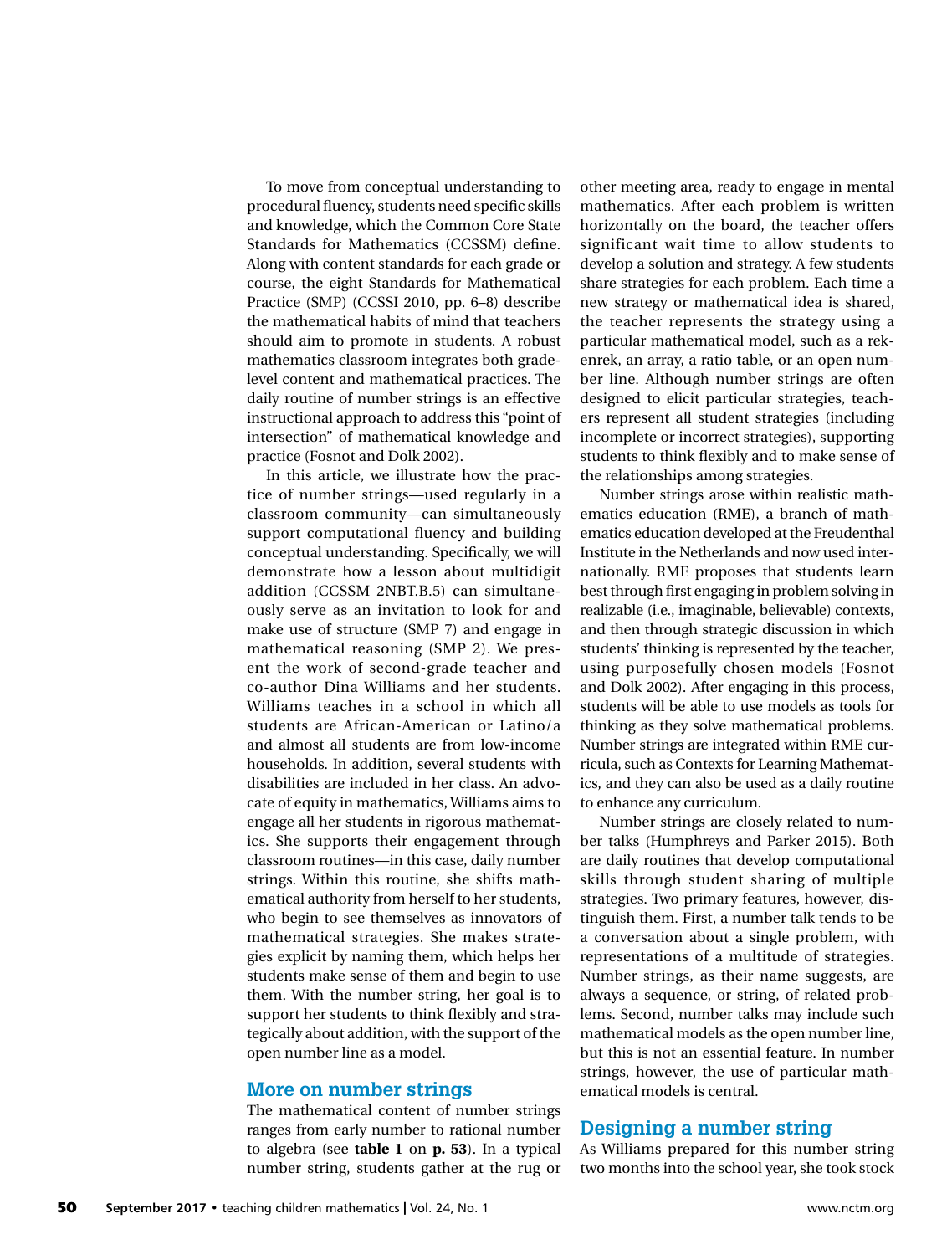of her second graders' strategies for multidigit addition. The majority of her students were using decomposition (sometimes known as *splitting*) as a strategy to add double-digit numbers, breaking numbers into place-value units and then combining those units (CCSSM 2NBT.B.5). She also had a few students who used compensation, changing a problem, for example, 59 + 12, into an equivalent expression, such as 60 + 11.

Williams wanted students to develop more strategies for addition, so she designed a number string to invite students to keep one number whole and make jumps of ten (or multiples of ten)—a relatively new strategy for her class (see **fig. 1**). Williams knew that other strategies might emerge, and she planned to represent and honor all strategies. Williams chose 33 + 10 as her first problem, establishing the place-value pattern when adding (or subtracting) tens (CCSSM 2NBT.B.8). Her next two problems (33 + 14 and 33 + 24) were designed as helper problems. They built on the first problem and each other, to suggest the strategy of keeping the first number whole and adding on groups of tens and ones. Their position in the number string encouraged students to consider the structure of the numbers—to see the tens and ones "inside" of fourteen and twenty-four and make jumps accordingly (SMP 7). The fourth problem  $(46 + 40)$ was developed to help students generalize the strategy, by breaking with the expected addend of thirty-three used in previous problems. The final problem  $(46 + 39)$  was crafted to be a challenge. By design, number strings often end with problems that initially look unfamiliar to students but that can be solved mentally with the relationships between the problems in the string or the strategies that have been developed by the class. Williams chose these numbers purposely: She wanted this final problem to invite students to use a variety of decomposition strategies, such as starting at forty-six and taking three jumps of ten and one jump of nine, or using the previous problem (46 + 40) and simply jumping back one.

# **Leading a number string**

Williams gathered her second graders on the rug, reminding them to use a "quiet thumb" to show they were ready to share both a solution and a strategy, and making sure each student

Wanting her students to develop **FIGURE 1** GURE additional strategies, the teacher designed this number string for keeping one number whole and making jumps of ten.  $33 + 10$  $33 + 14$  $33 + 24$  $46 + 40$  $46 + 39$ 

 $\overline{\mathbf{C}}$ 

GURE

Williams attached alternating colors of connecting cubes in groups of five to the top of her board, always carefully aligning numbers she marked on open number lines with the cubes above them.



had an "elbow partner" for turn-and-talks. To support her students' transition from a number line of connecting cubes to an open number line, Williams attached a number line—built by alternating colors of connecting cubes in groups of five—to the top of her board (see **fig. 2**). Throughout the number string, she made sure that the numbers she marked on the open number line were exactly aligned to the connecting cubes above. Her careful connection of the two representations supported students in understanding magnitude of numbers on the open number line as distance. She wrote the first problem  $(33 + 10)$ . Most thumbs were raised immediately. She called on a student who started at thirty-three and made a jump of ten. With some guidance from her students, she located and labeled the 33 on the line of connecting cubes, then made a jump of ten ending at the 43, and finally recorded the answer as 43. Next, she wrote the second problem  $(33 + 14)$ and again gave students "think time" to solve this problem. This time, a student started at thirty-three followed by a jump of ten and then four more jumps of one each. Williams drew a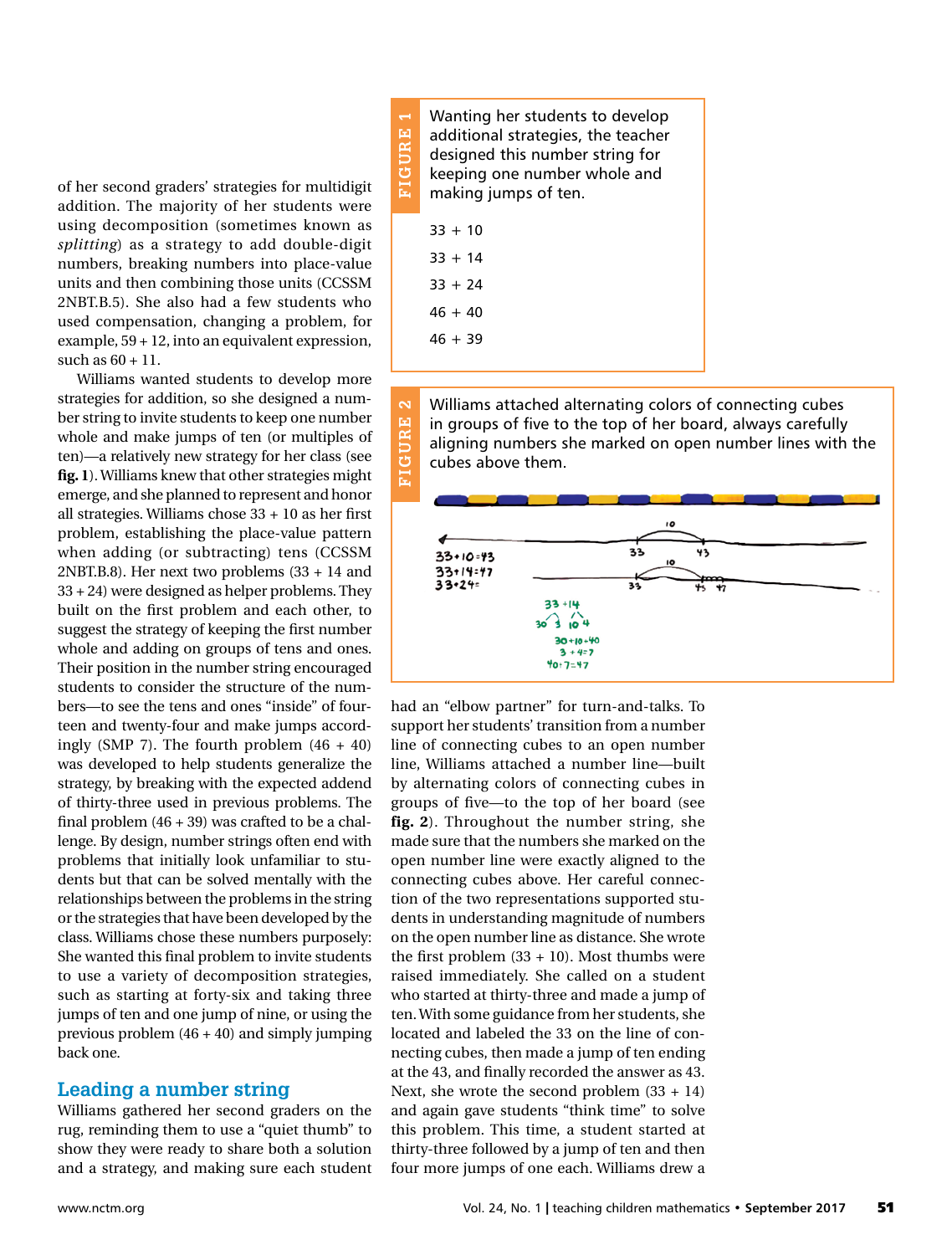$\infty$ **FIGURE 3** FIGURE

From the large-group dialogue about the last problem in the number string,  $46 + 39$ , four student approaches arose for the five problems: compensation, two jump strategies, and decomposing.



new open number line, located and labeled the 33, drew a jump of ten to the 43, and then four more jumps of one, landing at the 47. Williams then asked if other students had solved the problem differently. A student shared a decomposition (or splitting) strategy, which Williams represented as well.

For  $33 + 24$ , the third problem in the string (see **fig. 1**), students used both decomposition and jumps on the number line, and Williams represented both strategies. For 46 + 40, students used jumps of ten, starting at forty-six. As Williams wrote the final problem on the board, 46 + 39, a few students reacted with disbelief, "Whoa! That's big." After some individual think time, she asked students to turn and talk to a partner. In the discussion that followed, four different strategies emerged (see **fig. 3**). The first student shared his answer of seventyfive. Knowing that the answer was eighty-five, Williams surmised that he had left out a ten in his mental calculations. Without comment on the miscalculation, Williams asked him to describe his strategy. Once it was apparent that he had used decomposition, she represented his thinking using the splitting strategy (see the left side of **fig. 3**, decomposing). He broke the forty-six and the thirty-nine into tens and ones, and then first combined tens and then ones. He moved quickly through his explanation until he was recombining seventy and fifteen. He paused, looked at the representation, and then shook his head. "Eighty-five," he said, "not seventy-five." Williams asked if he was "revis-

ing" his thinking, and he agreed, nodding his head. As he talked the class through the representation, he found his own miscalculation and corrected it, as often occurs when students are encouraged to verbalize their thinking. Williams used representation as a tool to make his thinking visible so that he could reflect on it.

The second and third students both took jumps on the number line starting at forty-six, one student jumping four tens, and then one back, and the other student jumping three tens, then nine ones forward. The final student used a compensation strategy (see the far-left side of **fig. 3**), giving one from forty-six to thirty-nine, and in effect, renaming 46 + 39 as an equivalent expression of 45 + 40. Williams noted this equivalence in a number sentence. At the end of the routine, Williams noted and named the different strategies that her students had used that day (see **fig. 3**). This choice was informed both by her understanding of the mathematics as well as her mindfulness of access and equity. By making mathematical ideas explicit and public and sharing them within this community, she knew that her students had a better chance of making sense of, and later taking up, these strategies.

# **The power of number strings for teaching practice**

Number strings are effective not only for students but also for teachers who are interested in developing their instructional practice. Guided rehearsals of number strings have helped teachers develop skills in facilitating mathematical discussion and transferring mathematical authority to students (Bofferding and Kemmerle 2015). Number strings are an instructional routine, providing opportunities to implement several Mathematical Teaching Practices from *Principles to Actions: Ensuring Mathematical Success for All* (NCTM 2014, p. 10): use and connect mathematical representation, facilitate meaningful mathematical discourse, and pose purposeful questions.

## **Using and connecting mathematical representations**

Williams was developing her students' understanding of a mathematical model, specifically the open number line. By design, open number lines are marked only where students use them,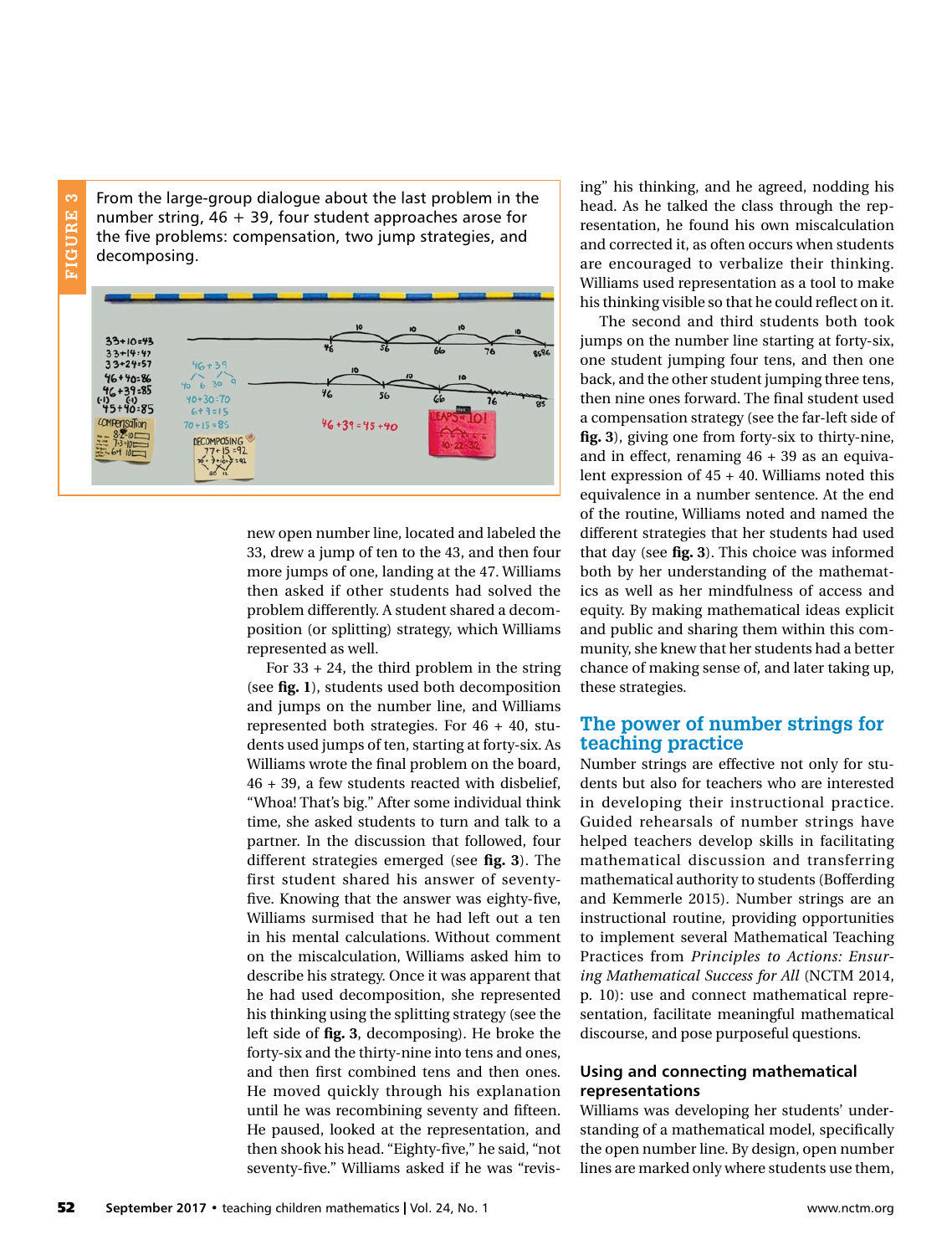Sample number strings show that their mathematical content runs the gamut from early number to rational number to algebra.

# **Sample number strings**

| <b>Number string</b>                                                                                                                                                                                                                                                                                                                                                                                                    | <b>Design and mathematical model</b>                                                                                                                                                                                                                                                                                                                                                                                                                                                                   |
|-------------------------------------------------------------------------------------------------------------------------------------------------------------------------------------------------------------------------------------------------------------------------------------------------------------------------------------------------------------------------------------------------------------------------|--------------------------------------------------------------------------------------------------------------------------------------------------------------------------------------------------------------------------------------------------------------------------------------------------------------------------------------------------------------------------------------------------------------------------------------------------------------------------------------------------------|
| <b>Early addition (doubles plus</b><br>or minus one)<br>$6 + 6$<br>$8 + 9$<br>$6 + 7$<br>$8 + 8$<br>$9 + 9$<br>$7 + 6$                                                                                                                                                                                                                                                                                                  | Number string designed to help students use doubles facts to help them with<br>other additional problems. In this string, the teacher writes the problem and<br>then represents student thinking using a rekenrek (also known as math rack).<br>Developed from Fosnot and Uittenbogaard (2008a).<br><b>Rekenrek</b><br>11110000<br><b>J.J. DOOD</b>                                                                                                                                                    |
| <b>Subtraction (comparing the</b><br>strategies of adding on and<br>removing)<br>$82 - 9$<br>$82 - 73$<br>$112 - 6$<br>$112 - 106$<br>$305 - 199$                                                                                                                                                                                                                                                                       | Number string designed to help students compare adding on versus removal<br>strategies in subtraction. Student strategies are modeled on the open number<br>line. Developed from Fosnot and Uittenbogaard (2008b).<br>Open number line<br>100<br>300<br>305<br>199 200                                                                                                                                                                                                                                 |
| <b>Division</b><br>(partial quotients)<br>$11 \times 10$<br>$143 \div 11$<br>$11 \times 13$<br>$110 \div 10$<br>$176 \div 11$<br>$110 \div 11$<br>$33 \div 11$                                                                                                                                                                                                                                                          | Number string designed to help students<br>Open array<br>develop strategies for using the partial<br>quotients in division, based on the<br>distributive property of multiplication.<br>Modeled on the open array. Developed<br>from Uittenbogaard and Fosnot (2008).                                                                                                                                                                                                                                  |
| <b>Proportional thinking</b><br>and ratio<br>If 12 inches are in 1 foot, how<br>many inches are in 3 feet?<br>How many feet are in 60 inches?<br>How many feet are in 72 inches?<br>How many inches are in 9 feet?<br>We know 3 feet are in 1 yard. If<br>we have 1 foot, how much of a<br>yard do we have?<br>If we have 2 feet, how much of a<br>yard do we have?<br>If we have 5 feet, how many<br>yards do we have? | Number string designed<br>to help students convert<br>There are 12 inches in 1 foot.<br>measurements using<br># of inches<br>proportional thinking<br>$*$ of feet<br># of yards<br>structured by the ratio<br>table. The ratio table<br>is gradually filled, but<br>begins empty. This<br>З<br>representation is of the<br>$\frac{5}{3}$ or $ 2$<br>finished ratio table.<br>$rac{2}{3}$<br>Written by teacher<br>Kathy Minas (see<br>numberstrings.com).<br>$x^3$<br>72<br>b<br>$x3\}$<br>Ratio table |

**TABLE 1**

TABLE 1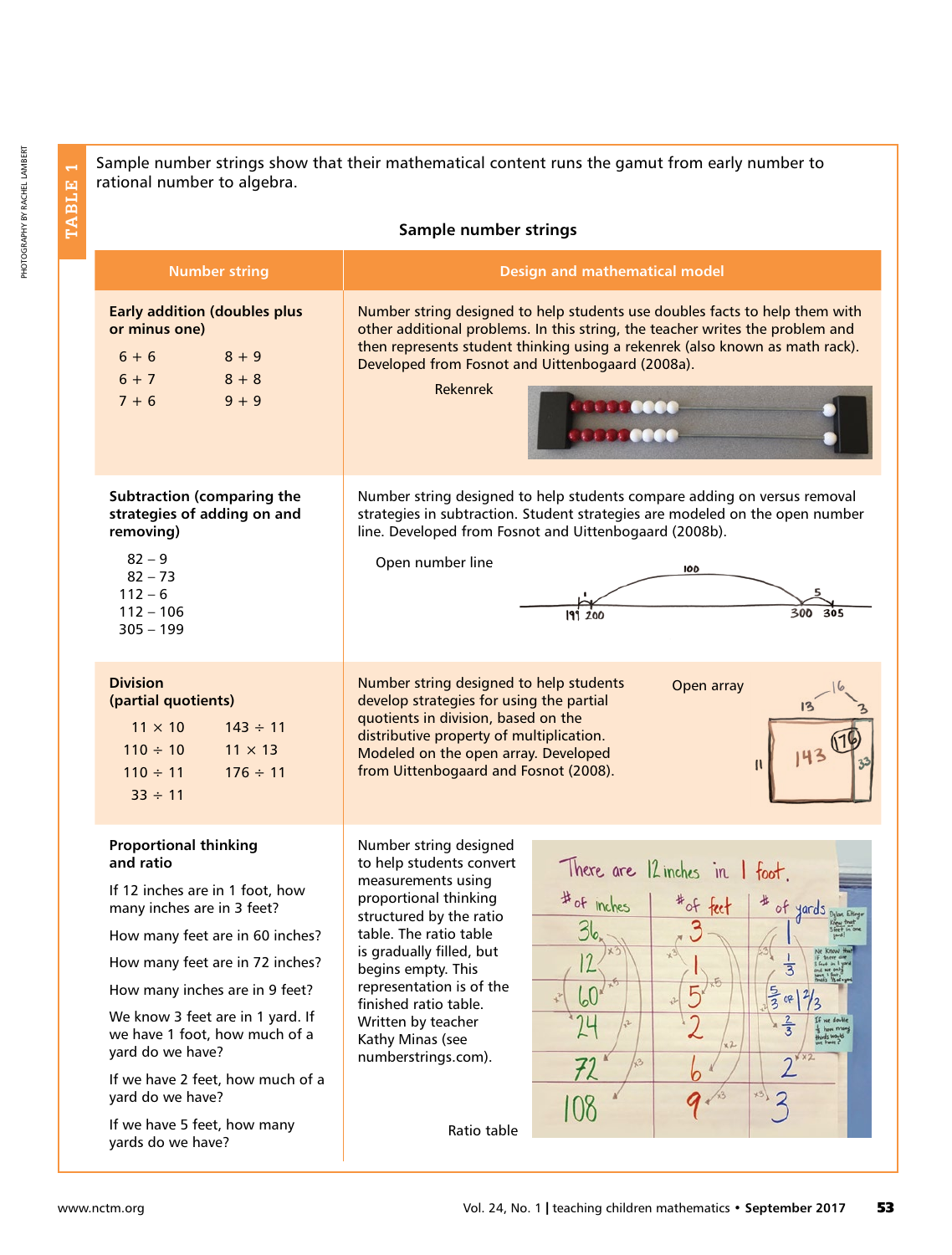supporting flexible and efficient strategies in addition, subtraction, multiplication, division, and algebra. Unlike other representations of number, such as base-ten blocks, the open number line's linear orientation supports students to transition from thinking exclusively about number as a quantity (e.g., 17 objects) to thinking of number as space or distance (e.g., where is 17?) (Gravemeijer 1993). Students' ability to estimate distance accurately on the number line has been correlated with increased achievement in mathematics (Siegler and Booth 2004). Williams's use of this model supported learners to visualize the connection between distance and magnitude of numbers on a number line. Anchoring computation on well-chosen models provides external scaffolding for problem solving that children gradually begin to internalize. Models are more than visuals; they are tools for children to visualize mathematical relationships. In a classroom of diverse and multilingual learners, these models provide wider access to the mathematical ideas being discussed.

#### **Facilitate meaningful mathematical discourse**

Throughout this routine, students engage in mathematical talk. Facilitating mathematical talk can be challenging for teachers, particularity novice teachers or those who are unfamiliar with standards-based mathematics practices. However, because a number string is a routine that offers consistency in structure, it presents an opportunity for teachers to develop skills in facilitating mathematical discussion, particularly when novice teachers engage in repeated guided rehearsals (Lampert et al. 2013). Research on the number string routine demonstrates its potential to deepen the level of mathematical talk in the classroom (Bofferding and Kemmerle 2015). Specific teacher strategies include using lowpress questions (e.g., "How did you get that answer?") as well as high-press questions (e.g., "Will your strategy always work?") (Kazemi and Stipek 2001). Number strings provide opportunities for teachers to revoice student strategies as well as encourage students to restate the strategies of others. As teachers grow more sophisticated in their questioning, they are able to encourage students to *critique*  *the reasoning of others*, the second of the Common Core's (CCSSI 2010, pp. 6–8) Standards for Mathematical Practice (SMP 2), in a safe and productive manner.

### **Build procedural fluency from conceptual understanding**

As we noted earlier, Williams connected procedural fluency to conceptual ideas by exploring why strategies work. She designed number strings such as this to support students in trying new strategies as well as seeing connections among strategies. She supported strategic flexibility by naming these strategies and providing opportunities for her students to cognitively engage in the strategies of others. Once her students established a range of strategies for one operation, she designed additional number strings to explore which strategies work best for which kind of problems (see **table 1** for a subtraction example). For more suggestions on designing number strings, see **the online more4u** materials.

# **Conclusion**

When students consistently engage in the routine of number strings, they are supported in complex mathematical thinking and discussion within the boundaries of a structured practice. As they deepen their understanding of efficient computation, they are simultaneously asked to engage in the mathematical practices: describing their thinking, comparing strategies, and justifying their reasoning to their peers. We are convinced that each and every student can engage in these practices, with the support of the number strings routine.



#### **BIBLIOGRAPHY**

Bofferding, Laura, and Melissa Kemmerle. 2015. "Elementary Teacher Candidates' Use of Number Strings: Creating a Math-Talk Learning Community." *Mathematics Teacher Educator* 3, no. 2 (March): 99–115.